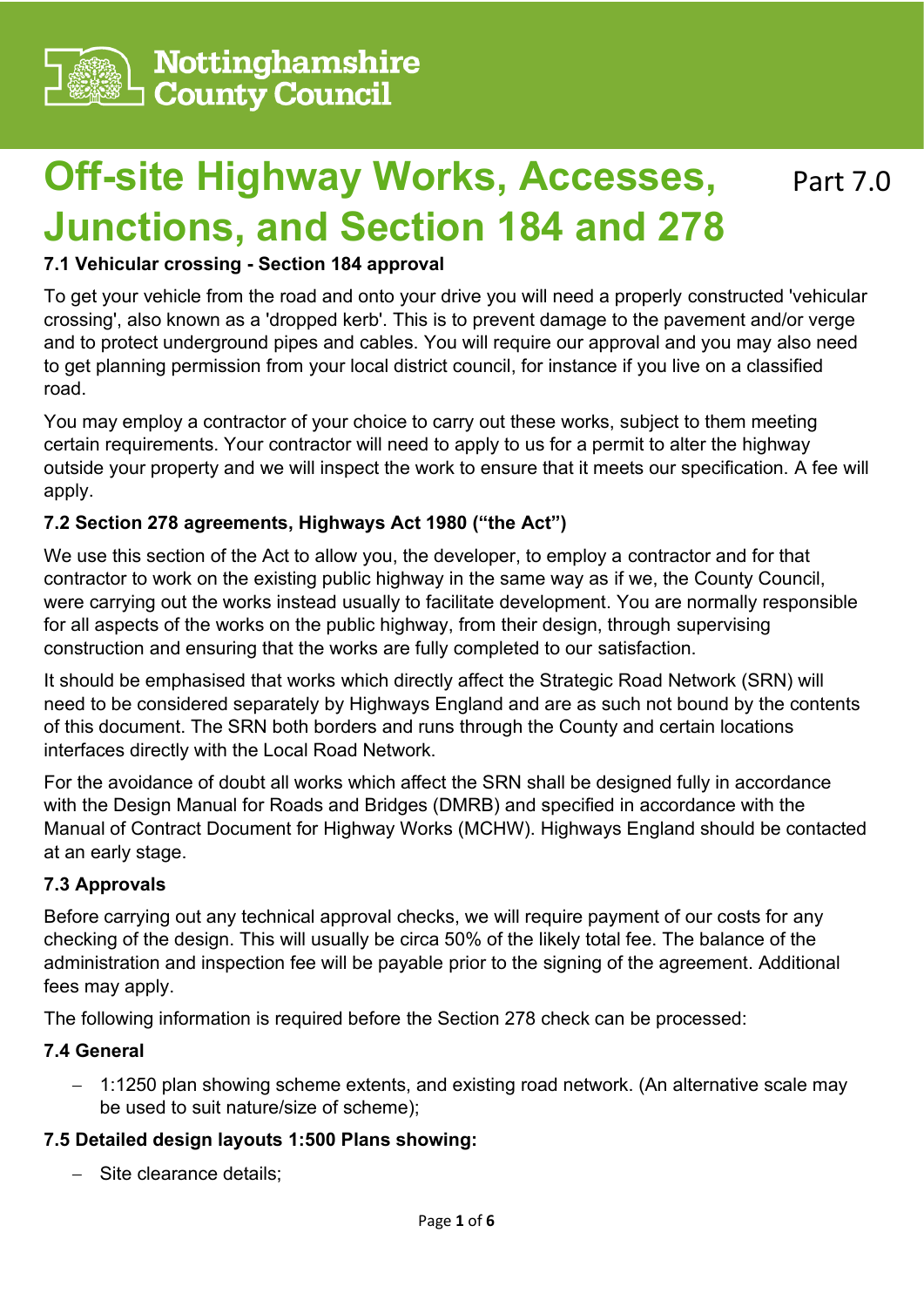- − Drainage layout: Pipe runs, manhole and gully positions. Pipes intended for adoption should be highlighted;
- − Earthwork details;
- − Carriageway and footway construction details indicating areas of different pavement types areas of overlay, reconstruction, planing etc.;
- − Kerbing and edging details;
- − Traffic sign positions and road markings. Each sign should have an accompanying schedule giving post sizes, mounting heights illumination details, foundation details etc.;
- − Landscaping proposals;
- − Road lighting positions;
- − Fencing proposals showing highway boundary positions and visibility splays;
- − Safety fence layout;
- − Structures position and orientation;
- − Electrical works i.e. street lighting, illuminated signing, trenches and cabling;
- − Bus stop locations and bus stop infrastructure;

## **7.6 Vertical design**

- − Longitudinal sections showing centreline and channels in relation to existing ground levels;
- − Proposed gradients and k values for sag and crest of curves, horizontal schematic showing curve radii, transitions;
- − Cross sections showing proposed levels and profile in relation to existing levels and proposed/existing;
- − Boundaries.

## **7.7 Junction design**

#### **7.7.1 Roundabouts:**

- − Provide 1:200 or 1:500 plan showing proposed spot levels, contours and crown lines;
- − Provide design checklist to ensure geometric compliance with DMRB CD 116 Geometric Design of Roundabouts;
- − Provide existing, generated & forecast turning flows for the morning and evening peak periods;
- − Provide traffic reserve capacity calculations for the AM & PM peak periods using the latest version of ARCADY;
- − Demonstrate deflection;
- − Show visibility lines;
- − Provide segregation for cyclists and pedestrians as required.

## **7.7.2 Priority junctions:**

- − Provide 1:200 or 1:500 plan showing proposed spot levels, contours and crown lines;
- − Provide design checklist to ensure geometric compliance with DMRB CD 123 Geometric design of at-grade priority and signal-controlled junctions;
- − Provide existing, generated & forecast turning flows for the morning and evening peak periods;
- − Provide traffic reserve capacity calculations for the AM & PM peak periods using the latest version of PICADY; Justification for the chosen specific layout;
- − Provide suitable routes for pedestrians and cyclists as required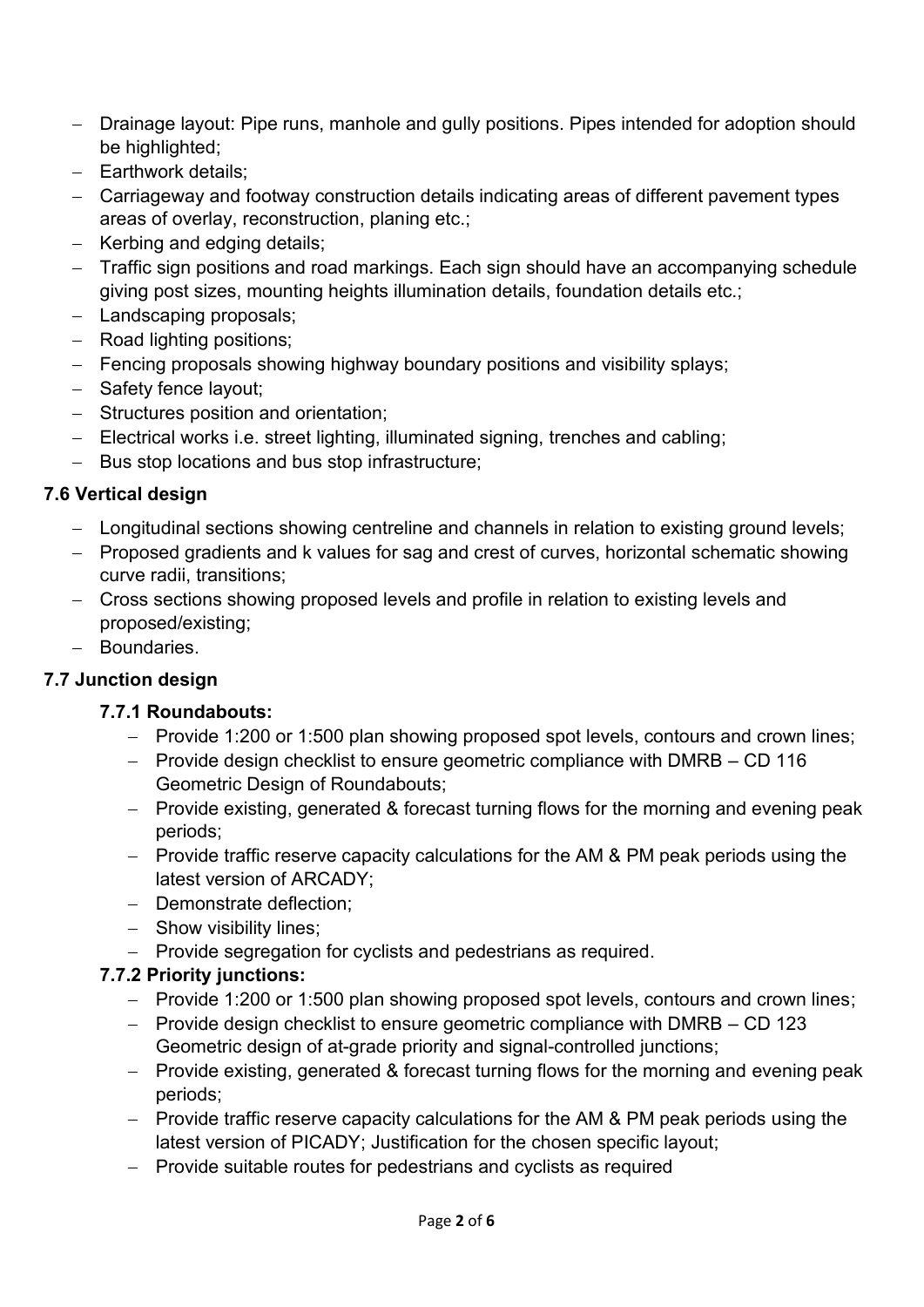# **7.7.3 Traffic signal junctions:**

- − Provide a 1:500 or 1:200 plan on a topographical base showing signal heads, pole position, ducting etc.;
- − Provide existing, generated and forecast turning flows for the morning and evening peak periods;
- − Provide appropriate traffic reserve capacity calculations for AM and PM peak periods using LINSIG;
- − Ensure that design complies fully with DMRB CD 123 Geometric design of at-grade priority and signal-controlled junctions;

## **7.7.4 Pedestrian crossing facility**

- − Provide a 1:500 or 1:200 plan on a topographical base, showing signal heads, pole position, ducting etc.;
- − Ensure that design complies with the following standards/advisory notes (as appropriate):
	- Traffic Advisory Leaflet 1/02 The Installation of Puffin Pedestrian Crossings;
	- Traffic Advisory Leaflet 04/98 Toucan Crossing Development;
	- Traffic Advisory Leaflet –10/93 'Toucan' An unsegregated Crossing for Pedestrians and Cyclists;
	- Statutory Instruments 1997 No.2400- Road Traffic The Zebra, Pelican and Puffin Pedestrian Crossings Regulations & General Directions 1997;
	- Design Manual for Roads and Bridges (DMRB) TD 101 Traffic Signalling **Systems**
	- DMRB (Vol 8) TA 15/07 Pedestrian Facilities at Traffic Signal Installations;
	- DMRB (Vol 6) TA 86/03 Layout at Large Signal Controlled Junctions;
	- DMRB CD 143 Designing for Walking, Cycling and Horse-Riding;
	- DfT Guidance on the use of Tactile Paving Surfaces

#### **7.8 Statutory Undertakers (for example gas, water, cable TV)**

Plans showing existing apparatus along with any diversion/protection proposals.

#### **7.9 Structures**

Design must comply with agreed Approval in Principle (AIP). All design/check certificates in accordance with DMRB CG 300 Technical Approval of Highway Structures shall be supplied for us to endorse.

The following drawings are required:

General arrangement:

- − Detail design details should include: dimensions, levels, materials and finishes, drainage and service ducts, parapet details, earthwork details, foundation details;
- − Reinforcement details showing cover to steel and reinforcement details in accordance with BS 8666:2005 incorporating amendment No.1.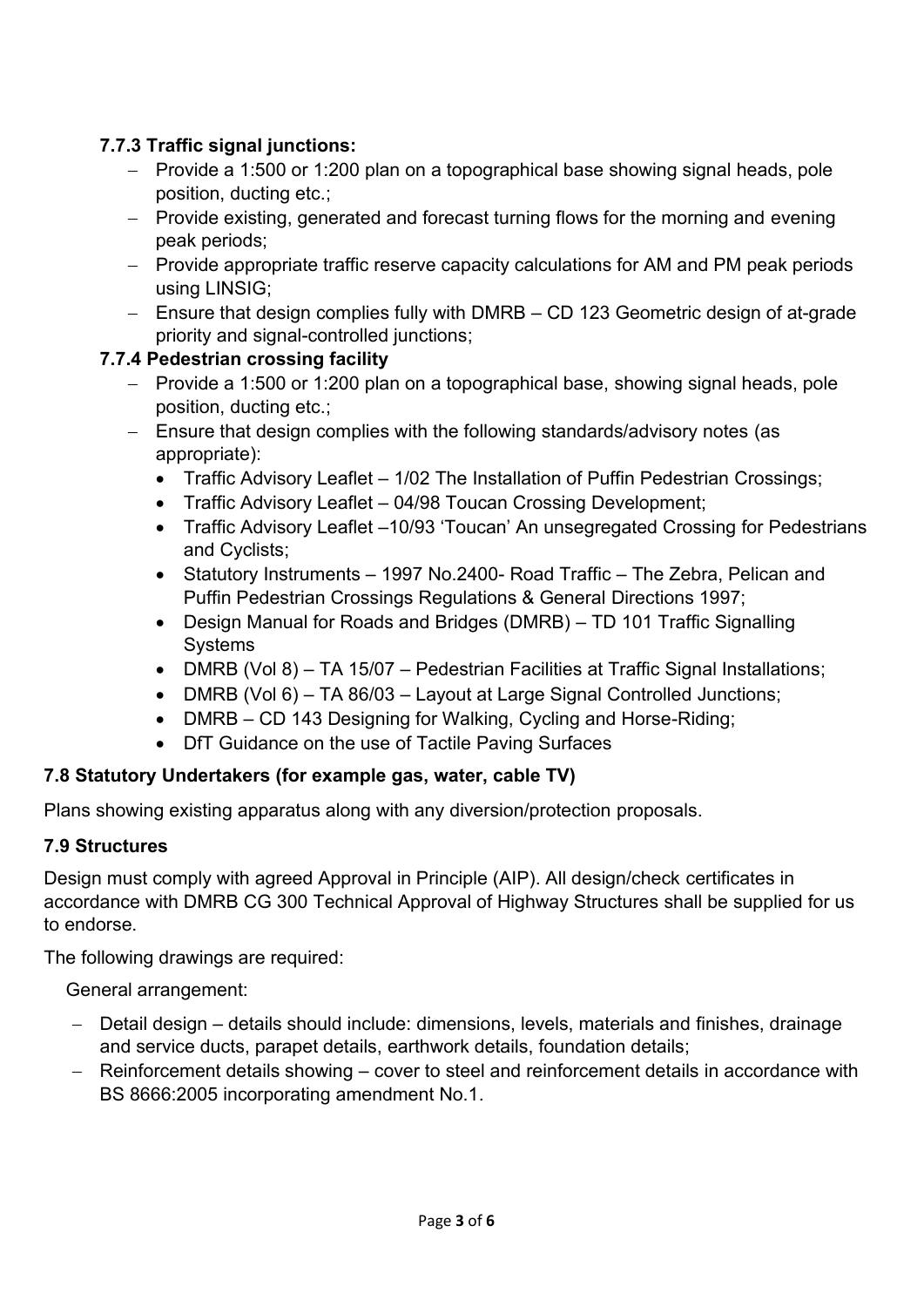## **7.10 Other information**

The following supporting information is also required where relevant to the design submission:

Geotechnical Information:

- − Initial ground investigation proposals;
- − Desk study information including preliminary deep borehole work;
- − Ground investigation including detailed proposals with borehole locations, schedules, long sections and laboratory testing philosophy;
- − Factual report;
- − Interpretative report including calculations;
- − Earthworks design including drawings and specification;
- − Structural foundation design

## 'Buildability':

- − Does the design allow for the contractor's input?
- − Provide evidence that construction issues have been addressed in the design, for example 'Beany' blocks constructed to default radii, manholes positioned out of the carriageway.

Traffic management:

- − Are road closures required?
- − Provide information for both local and heavy diversion routes (where appropriate);
- − Give evidence on the provisions made for local transport services during the construction phase.

Drainage design:

- − Drainage design calculations/output;
- − Gully spacing design output;
- − Provide information on the depths of cover of lines;
- − Provide invert and chamber sizing of access chamber;
- − Provide discharge calculation at the outfalls;
- − Provide details of retention storage;
- − Provide calculations and information on mechanical elements e.g. pumps and throttles;
- − Provide information on petrol interceptors.

Landscaping:

- − Provide information on planting strategy;
- − Provide drawing of planting areas;
- − Provide planting specifications;
- − Give information on the preparation works and also soil types to be used;
- − Provide listing of all species of plants and density;
- − Provide maintenance regime.

Construction Design and Management Regulations:

- − Provide all risk assessment and a copy of the pre-tender health and safety plan;
- − Provide a copy of F10.

Other Supporting Information Required:

- − Traffic flows;
- − Carriageway construction design calculation;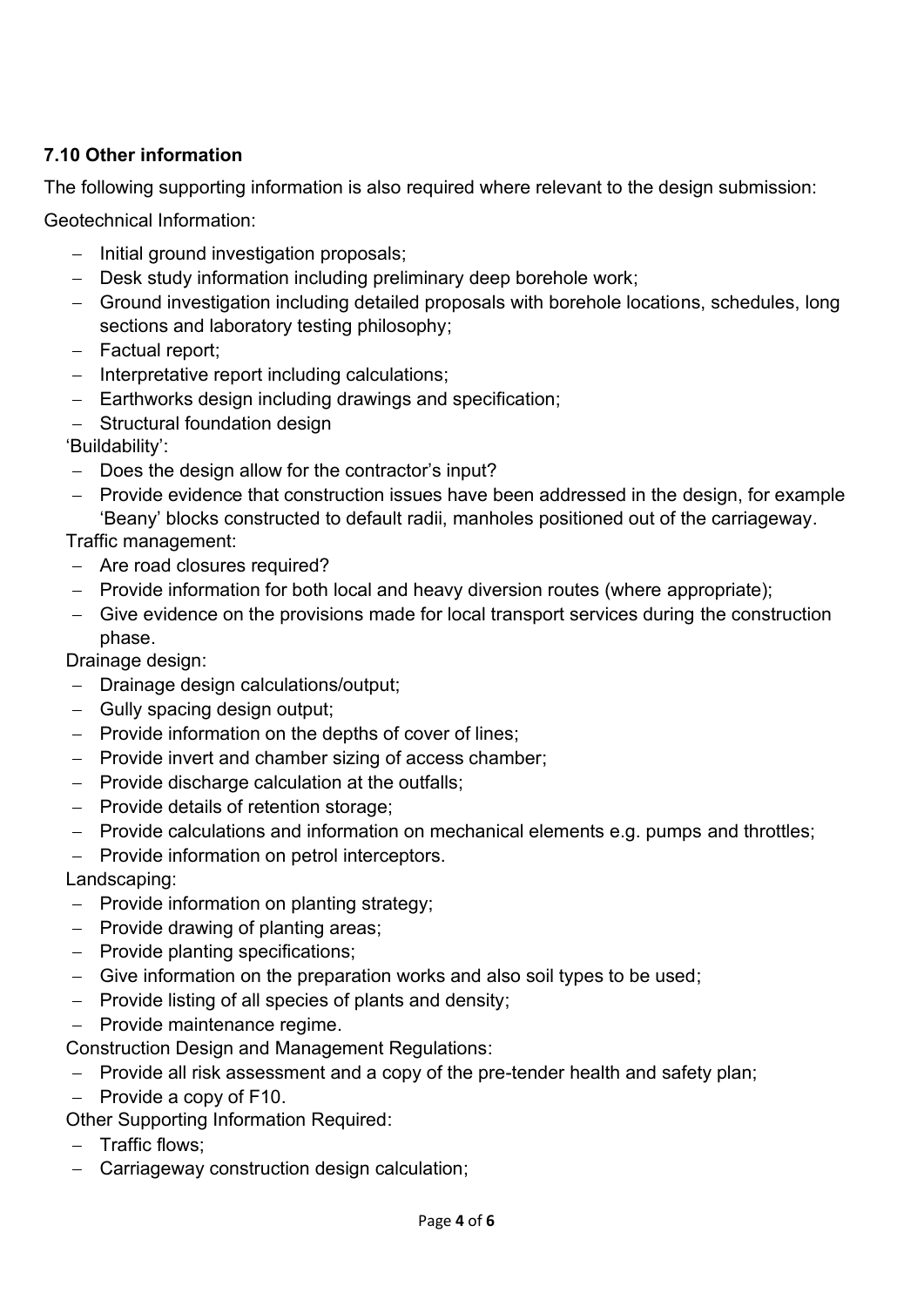- − CCTV videos of any existing drainage used as outfall/connection;
- − Sign schedules;
- − Autotrak plots for HGV manoeuvres at appropriate locations;
- − Stage 2 safety audit problems, recommendations and designer's responses where appropriate;
- − Standard drawings should be used except where no appropriate detail covers the proposal.

## **7.11 Technical Approval**

We will only issue technical approval after all additional information and requested amendments have been received.

We will prepare all documentation for the Section 278 agreement. Details to be provided at this time include:

- − the name and address of the landowner (if a highway dedication is required);
- − your name and address as the developer;
- − the name and address of any bondsman or confirmation of cash deposit;
- − the name and address of the solicitor; and
- − proof of an intention to enter into a Section 104 agreement and any deeds of easements (if required).

Our solicitor will seek an undertaking from your solicitor confirming that our legal fees will be met.

# **7.12 Pre-commencement**

You must not begin construction unless and until:

- − we have given you technical approval;
- − the Section 278 agreement has been completed and signed and an appropriate surety is set in place;
- − you have notified the Health and Safety Executive that you are client for the works for the purposes of the Construction (Design and Management) Regulations;
- − all necessary fees have been paid to us;
- − you have complied with the New Road and Street Works Act minimum notification periods;
- − the contractor (including any subcontractor) has been approved;
- − You have demonstrated that £5m public liability insurance is in place including indemnity to principal; and
- − a pre-start meeting has been held.

# **7.13 Site inspection**

You are responsible for the day-to-day supervision of the road works construction. We will only inspect the works to check that they are being constructed in accordance with the approved drawings and our requirements. You must give our representative access to the works in progress at all times. If problems arise, we will be happy to discuss possible solutions with you, but it will still be your responsibility to instruct your contractor and make sure that the works are satisfactorily completed in accordance with our requirements.

# **7.14 Substantial completion**

We will issue the first certificate of completion once: